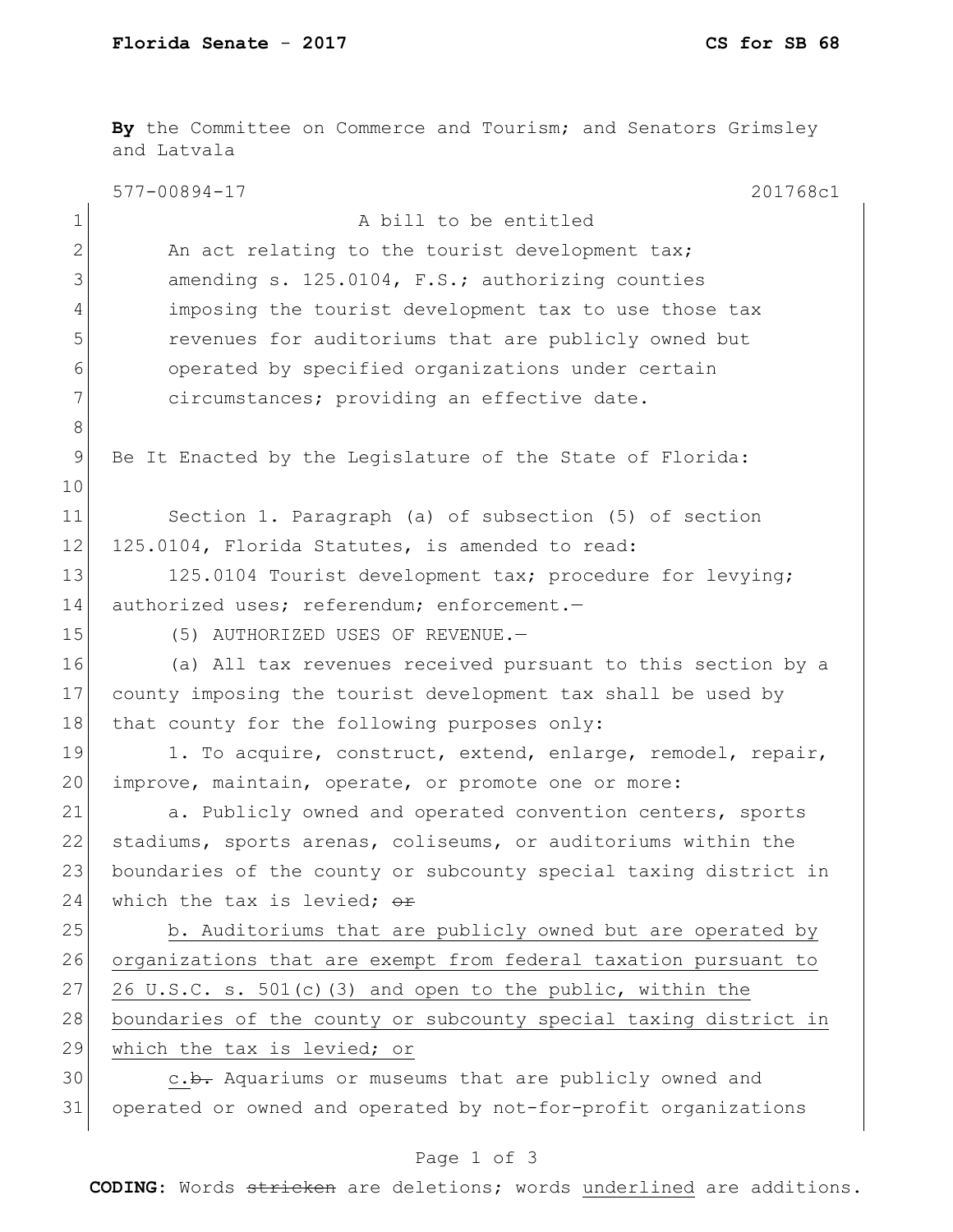32 and open to the public, within the boundaries of the county or 33 subcounty special taxing district in which the tax is levied; 34 2. To promote zoological parks that are publicly owned and 35| operated or owned and operated by not-for-profit organizations 36 and open to the public; 37 3. To promote and advertise tourism in this state and 38 nationally and internationally; however, if tax revenues are

577-00894-17 201768c1

 expended for an activity, service, venue, or event, the activity, service, venue, or event must have as one of its main purposes the attraction of tourists as evidenced by the 42 promotion of the activity, service, venue, or event to tourists;

 4. To fund convention bureaus, tourist bureaus, tourist information centers, and news bureaus as county agencies or by contract with the chambers of commerce or similar associations in the county, which may include any indirect administrative costs for services performed by the county on behalf of the 48 promotion agency; or

49 5. To finance beach park facilities or beach improvement, 50 maintenance, renourishment, restoration, and erosion control, 51 including shoreline protection, enhancement, cleanup, or 52 restoration of inland lakes and rivers to which there is public 53 access as those uses relate to the physical preservation of the 54 beach, shoreline, or inland lake or river. However, any funds 55 identified by a county as the local matching source for beach 56 renourishment, restoration, or erosion control projects included 57 in the long-range budget plan of the state's Beach Management 58 Plan, pursuant to s. 161.091, or funds contractually obligated 59 by a county in the financial plan for a federally authorized 60 shore protection project may not be used or loaned for any other

## Page 2 of 3

**CODING**: Words stricken are deletions; words underlined are additions.